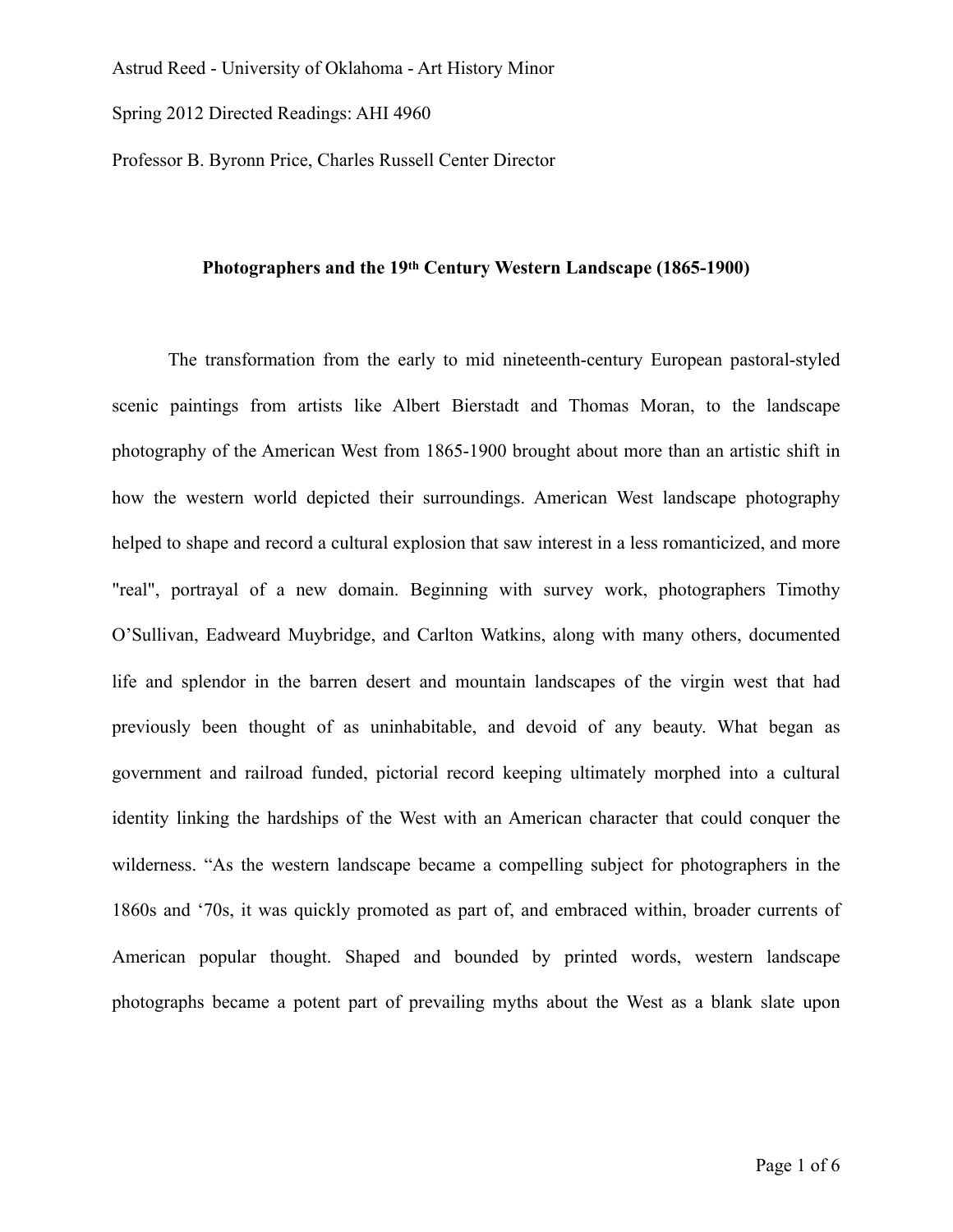Spring 2012 Directed Readings: AHI 4960

Professor B. Byronn Price, Charles Russell Center Director

<span id="page-1-1"></span>which Americans could inscribe their own future."<sup>[1](#page-1-0)</sup>

The "great surveys" of the post Civil War period were designed to map the terrain and document resources around the government owned railroad land. The government also used these projects to infuse funds and valuable geographic information into the economy through private industry ventures. The first of these surveys appointed the dynamic Clarence King as geologist with the mission of exploring the fortieth parallel route of the transcontinental railroad. Timothy O'Sullivan was the main fortieth parallel photographer. The expedition was well funded and manned, affording O'Sullivan the ability to apply his trade, that began with studio work and moved into documentation of the Civil War, in a professional manner. King's main focus for the photographer was on the rugged conditions and geological physiognomies of the west. O'Sullivan's pieces from the King expedition depict the harsh lines of rock formations with sparse vegetation, often using high contrast. His images were well known in Washington, D.C., since King's official governmental reports often used O'Sullivan's pieces, which later landed him the job as the U.S. Treasury Department's chief photographer. "In his Civil War photographs O'Sullivan developed the style that he perfected in his expeditionary photographs. His mature work appears distinctly modern, combining a cool objectivity with an understated use of design and composition. He never romanticized his landscapes (for example, by choosing dramatic

<span id="page-1-0"></span>[<sup>1</sup>](#page-1-1) Martha A. Sandweiss, *Print the Legend: Photography and the American West* (New Haven: Yale University Press, 2002), page 206 (Chapter 5) "Westward the Course of Empire: Photography and the Invention of an American Future."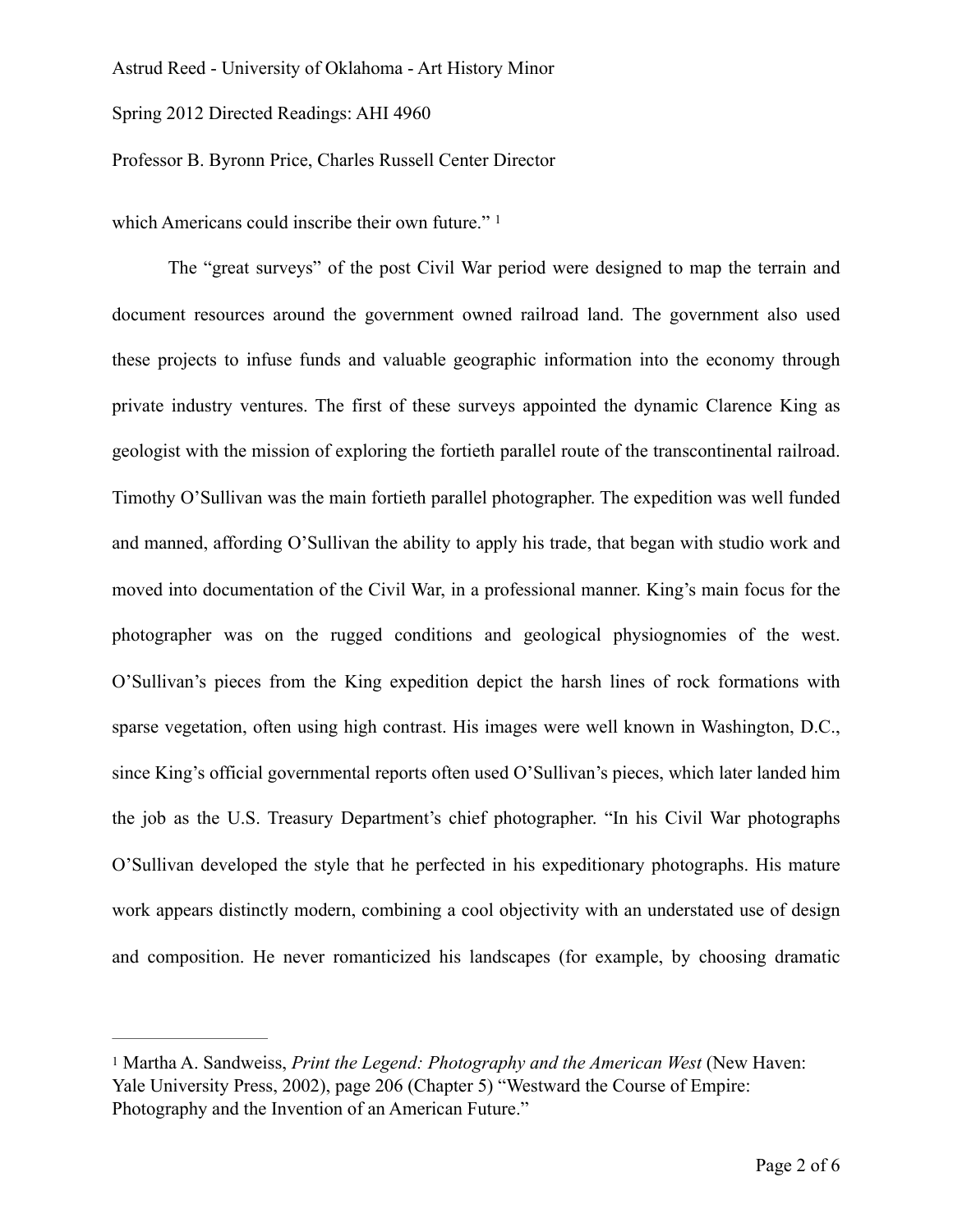Spring 2012 Directed Readings: AHI 4960

# Professor B. Byronn Price, Charles Russell Center Director

<span id="page-2-1"></span>camera angles), but he could exploit the aesthetic possibilities in the barren landscape." [2](#page-2-0) Timothy O'Sullivan also accompanied First Lieutenant George M. Wheeler on his 1871 west of the 100th meridian expedition that surveyed eastern California, central and northwestern Arizona, and southern Nevada and Utah. The large team was tasked with preparing maps, observing native populations, choosing premier locations for future roads, railroads, and military bases, as well as studying mineral and water sources, climate, vegetation, and agricultural potential. In 1873, O'Sullivan took a group to New Mexico and photographed the "Ancient Ruins in the Canyon de Chelle." This image uses artistic nuances like lighting, contrast, and composition, to highlight the focal point of the ruins, and depth of field with a soft-focused foreground leading the viewer's eye to the stark lines of the cliff face down to the Anasazi dwelling, dramatically accentuating a past civilization, while making a current statement about the receding Native American culture. O'Sullivan's ability to seamlessly meld scientific, documentary photography, with an artist's eye makes his work from this period very important to this day as the debate rages on over the "real" aspect of photography, as opposed to painting, in landscape depictions. Other great landscape photographers emerged from survey work to include William Henry Jackson, A. J. Russell, and Eadweard Muybridge, but the most famous was Carleton E. Watkins, best known for his stunning Yosemite pieces shot with mammoth plate and stereoscopic cameras, expertly mounted and captioned, that eventually heralded national protection of the area. "The

<span id="page-2-0"></span>[<sup>2</sup>](#page-2-1) Witkin, Lee D. and Barbara London, "Selected Photographers: A Collector's Compendium," *The Photograph Collector's Guide.* (Boston: New York Graphic Society, 1979), page 205.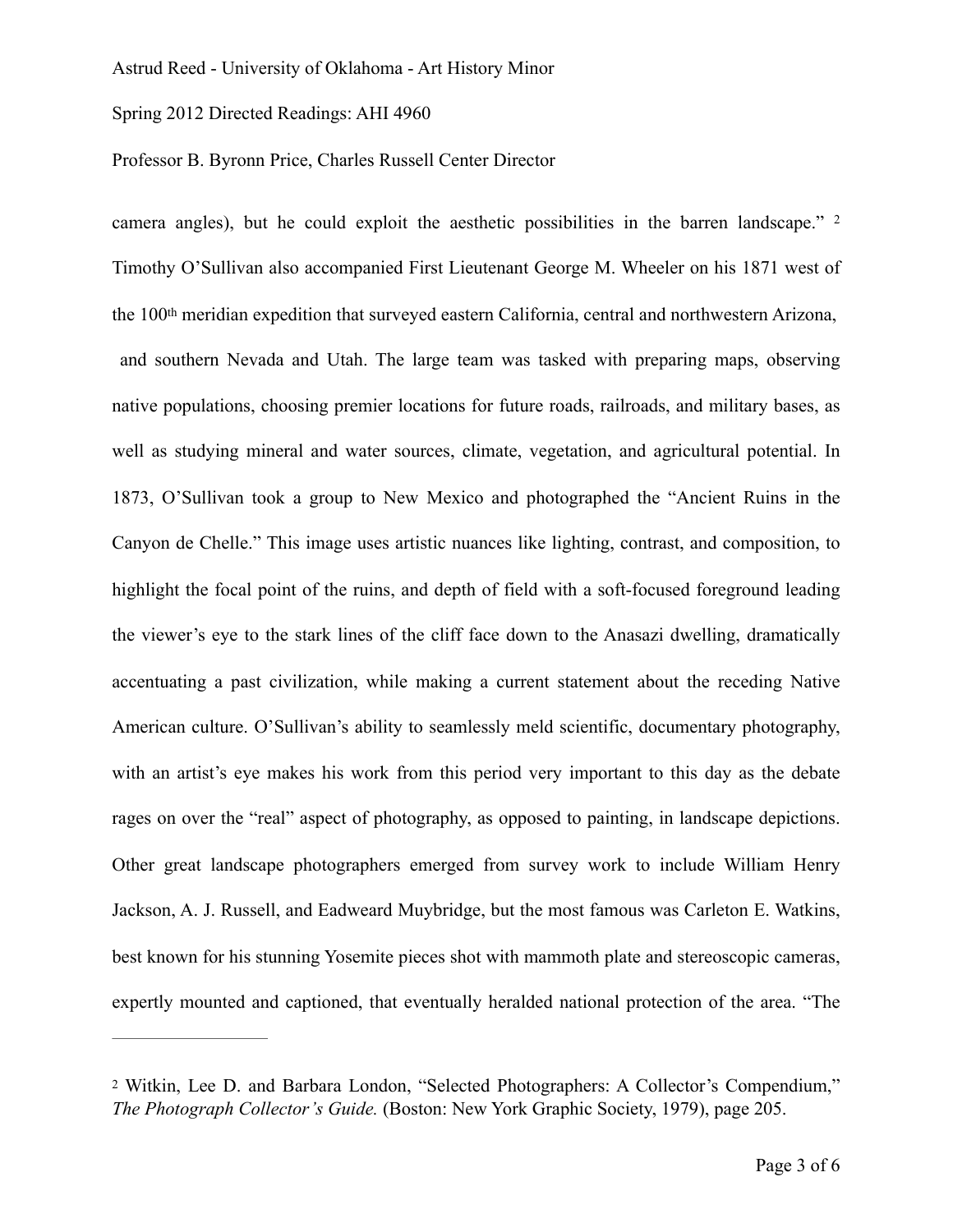Spring 2012 Directed Readings: AHI 4960

Professor B. Byronn Price, Charles Russell Center Director

<span id="page-3-1"></span>photographs are significant in the history of American landscape photography as the first body of work to systematically present the landscape as a wilderness before the arrival of man. They are not the first landscape photographs, but they are the first to present nature from a deliberately assumed artistic posture."[3](#page-3-0) These images capture the breathtaking harmonious beauty of nature undisturbed, while also revealing the impressive size of the physical structures. Like O'Sullivan, Watkins was a master of field photography, wielding portable darkrooms and transporting large glass plate negatives by wagon and horseback. Landscape photographers of the era also began to experiment with technique. Muybridge derived a method called a "sky shade" that reduced sky overexposure so clouds could be included in landscape photographs. Muybridge is best known for *The Horse in Motion* from 1882 in which he attempted to stop action by taking a series of shots of a moving object. His study became the basis for moving pictures. O'Sullivan's Flaming Gorge Canyon six exposures over the course of a day study documented the change in light, shadow, and texture created by the movement of the sun – landscape photography's main light source.

Nineteenth century technological advances brought photographers out of the studio, making this early fieldwork possible, but the next phase of changes that brought western landscape photography to the people, changed the nation. "At a moment when the desire to commune with nature had matured to the point of mellowing, the photographers injected it with a

<span id="page-3-0"></span>[<sup>3</sup>](#page-3-1) Weston J. Naef and James N. Wood, *Era of Exploration: The Rise of Landscape Photography in the American West 1860-1885* (Boston: New York Graphic Society, 1975), page 79.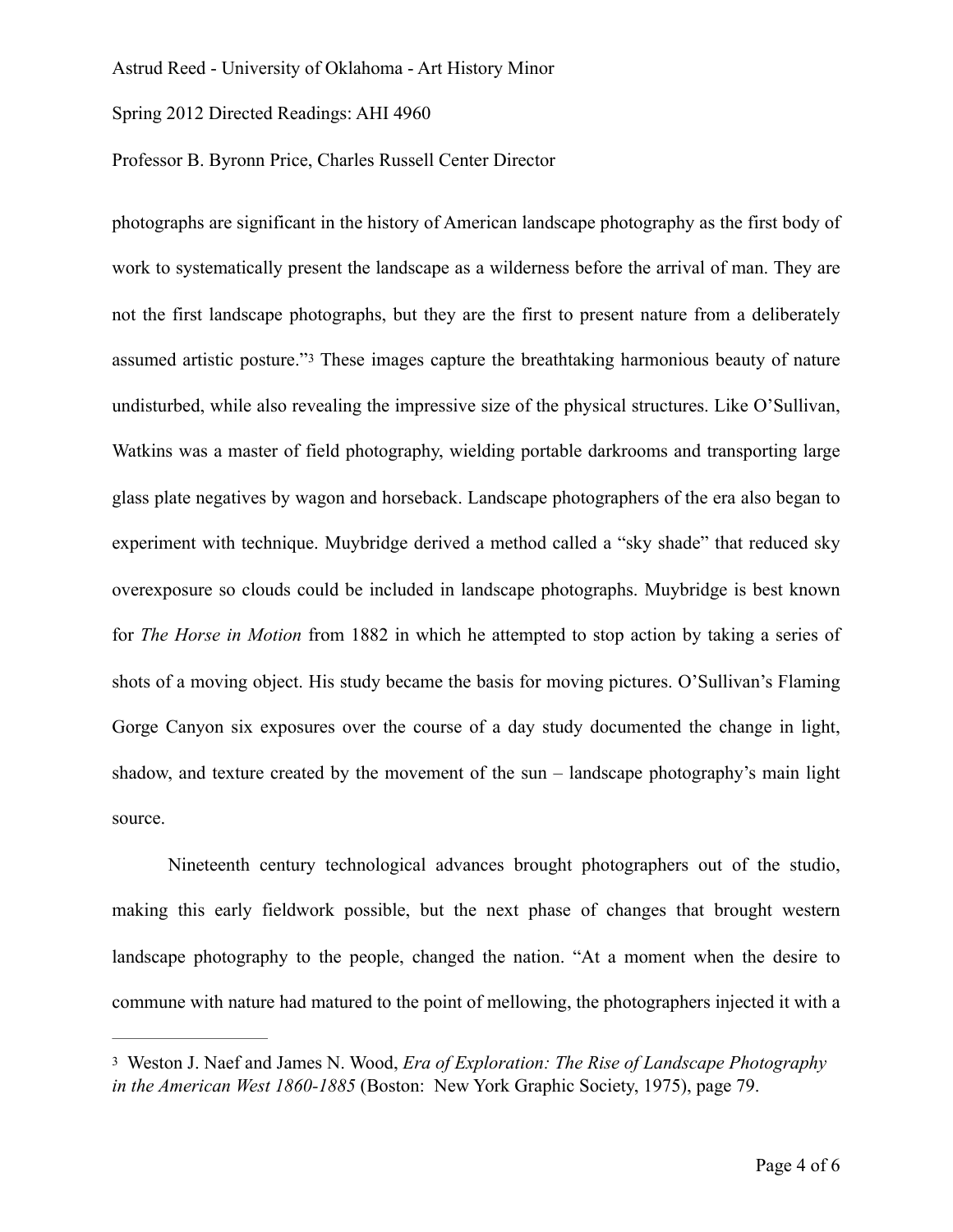Spring 2012 Directed Readings: AHI 4960

### Professor B. Byronn Price, Charles Russell Center Director

<span id="page-4-2"></span>fresh quota of reality and fact, informed on the one hand by a sensitivity to geological science, and on the other by an authentic understanding of the spiritual resonance which, in America, was inseparable from natural fact." [4](#page-4-0) Three-dimensional stereographs printed on card stock became very popular, as well as accessible by the middle class, in the mid to late 1800s and most of the period's landscape photographers carried both a stereograph and a mammoth plate camera in the field. As the forerunner to movies and television, these images were both educational and entertaining, serving to make the world more connected. In this era of exploration, travel and movement were critical for photographers to keep their audiences satisfied. The landscape photographers played a huge role in shaping what we still consider today to be the "American spirit": the ability to tame what is wild. The advent of newspapers and magazines including large-scale photographs that captured the great expanses in printed materials, paved the way for even more people to be exposed to the rugged beauty and inviting promise of the American West. The addition of words to photographs made them into huge tools for learning and persuasion, while also giving "armchair travelers" a sense of personal adventure. "The practical imperatives and social organization of survey work spurred pictorial innovation . . . There was strange new work to be done, and a rich array of new graphic techniques and ideas with which to do it." <sup>[5](#page-4-1)</sup>

<span id="page-4-3"></span><span id="page-4-0"></span>Barbara Novak, "Landscape Permuted; from Painting to Photography," in *Photography in* [4](#page-4-2) *Print*: *Writings from 1816 to the Present*. Edited by Vicki Goldberg, (New York: Simon and Schuster 1981), pages 171-172.

<span id="page-4-1"></span>[<sup>5</sup>](#page-4-3) Robin Kelsey, *Archive Style: Photographs and Illustrations for U.S. Surveys, 1850-1890*. (Berkeley: University of California Press, 2007), page 3.